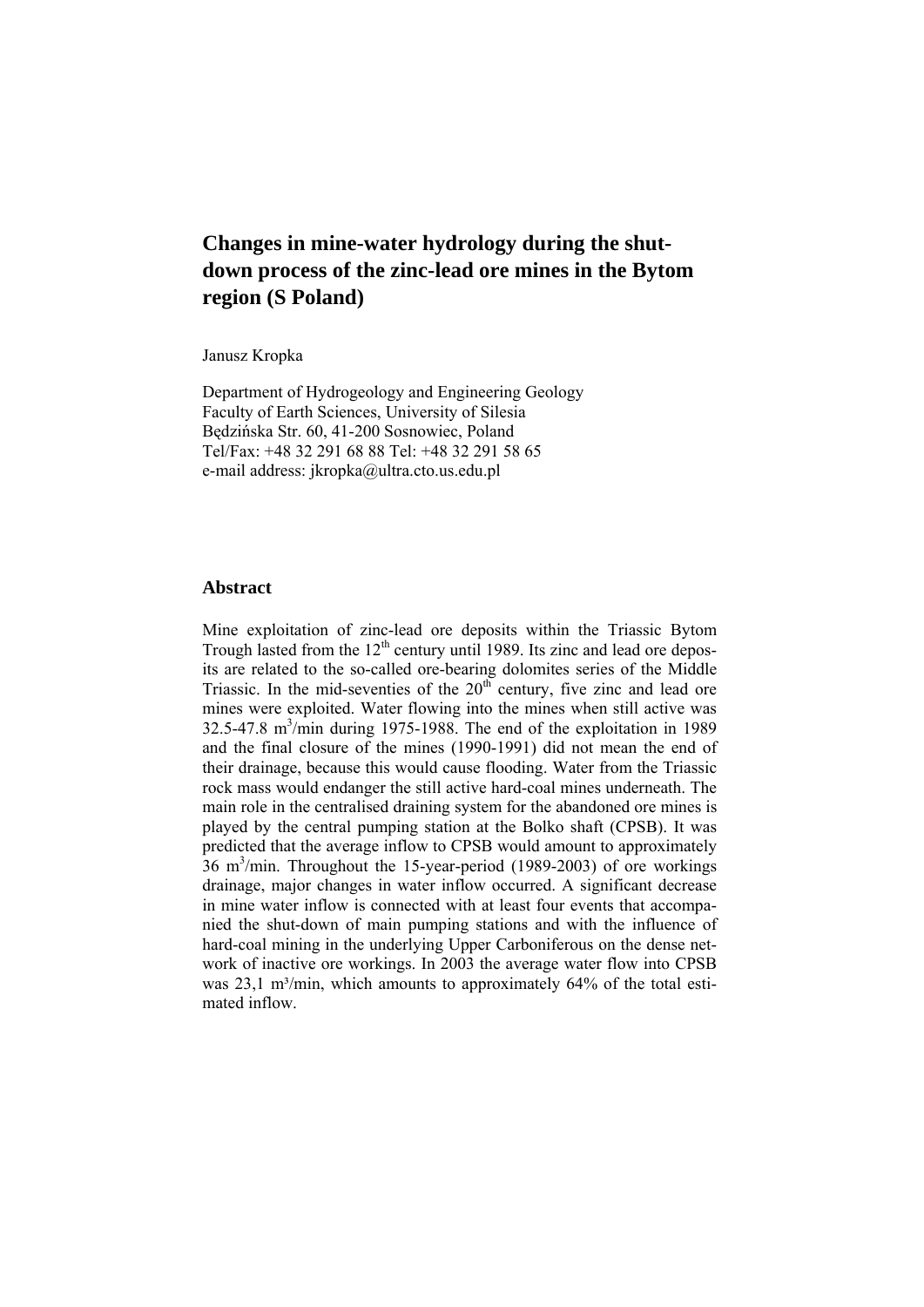# **1 Geology, hydrogeological-dewatering and mining conditions in the central part of the Bytom Trough**

The Bytom region of ore mining is situated within the so-called Triassic Bytom Trough and within the western part of the Silesia-Cracow area of Zn-Pb ore deposits (Kropka 2003; Wilk et al. 1990). In the period of the most intense development of ore mining, in the second half of the  $20<sup>th</sup>$  century, five mines were actively working: Miechowice, in the western region, and Piekary, Bytom, Brzeziny and Dąbrówka in the eastern region (Fig. 1). The subjects of mining were galmei deposits (oxidized ores), zinc blende and galenite (sulphide ores) (Gałkiewicz 1980; Piwowarski and Żeglicki 1977). The thickness of the exploited deposit ranged from 2.0 to 6.5 m. Exploitation levels of ore mines were situated at depths (below the local surface) from 64 m to 100 m. All closed mines are still interconnected underground.



**Fig. 1.** Hydrogeological sketch of the Triassic Bytom Trough (state for 1988)

Hard-coal deposits have been long-lasting and intensively exploited since the 1870s in the productive Carboniferous deposits lying below the ore workings and within the influence of Zn-Pb ore exploitation. In the years 1989-2003 the number of active hard-coal mines under ore workings decreased from 10 to 4 (Fig. 3).

In the middle part of the Bytom Trough, in the natural hydrogeological profile of the Triassic multiaquifer formation, three independent aquifers have been distinguished: Muschelkalk, Roetian and Middle and Lower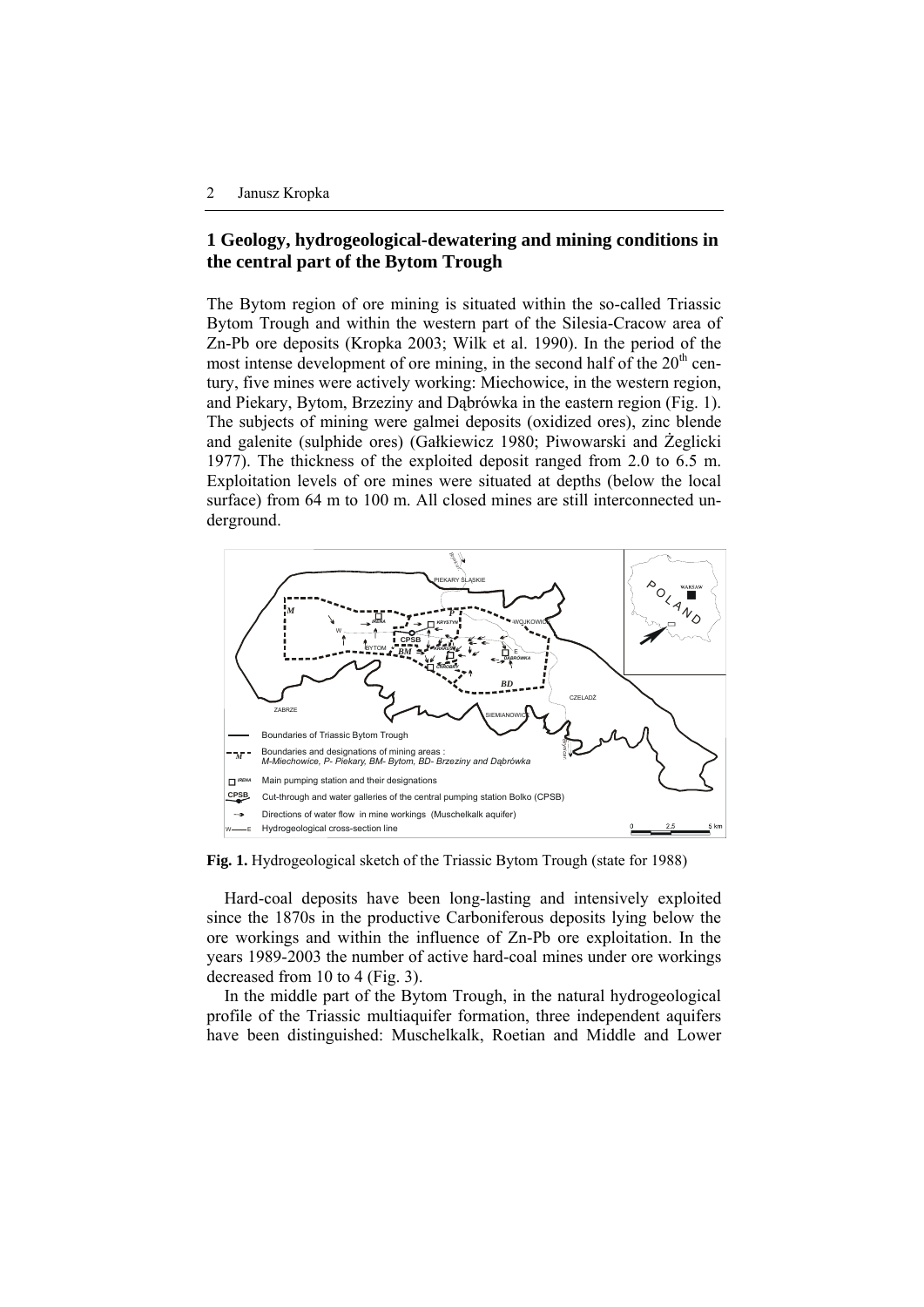Bunter sandstone. The Muschelkalk aquifer consists of dolomites and limestone; it has a fissured-karstic character and is of significance for flooding the workings of closed Zn-Pb ore mines (Baranowski 1980; Kropka 2003; Kropka and Respondek 2000). Long lasting ore exploitation in the central part of the Bytom Trough caused that water table to be lowered to the level of ore workings, i.e. to the ordinate of 170-240 m above sea level and the Triassic formation was drained above the level of ore workings (Kropka 1996).

The deposits ran out quickly, leading to the cessation of mining activity in the period between December 1978 (Miechowice mine) and December 1989 (Dąbrówka mine). The end of ore mining in the Bytom Trough was not accompanied by flooding of ore workings and the creation of a big water reservoir in the profile of the Triassic deposits. This reservoir would be a real water danger to the still active hard-coal mines situated below. In such a situation it would be necessary to drain the former workings of Zn-Pb ore mines until exploitation of coal deposits lying below would be completed (probably ca. 2020).

In the early 1980s it was decided to centralize ore mine drainage. The decision was preceded by a detailed mining-hydrogeological analysis of influence and results of previous and already planned hard-coal exploitation on ore workings, as well as experiences of drainage services in ore mines. The basic conclusions resulting from the analysis follow:

- the bottom of ore-bearing dolomites during hard-coal exploitation planned till ca. 2020 will be formed in such a way that it will enable general water flow towards a central pumping station situated at the Bolko shaft,
- arranging one centralized system of draining all ore workings in closed mines was technically possible and economically justified, since it prevented all hard-coal mines situated under these workings from being endangered by water and, simultaneously, made the work of drainage services easier in following years,
- the Bolko shaft, which, after deepening, was foreseen to be used for this task, is located in the area of dense and consistent infrastructure of the northern part of the Bytom city, where already recorded and planned surface subsidence, as estimated, will not exceed a few metres; the last fact was the guarantee for long working life of the central pumping station.

The central pumping station Bolko (CPSB) was built in the years 1985- 1991. It consists of the Bolko shaft, 129.3 m deep, two cut-throughs, western and eastern, two water galleries, western (1100 m long) and eastern (1225 m long) and the pumping station with a sump and water headings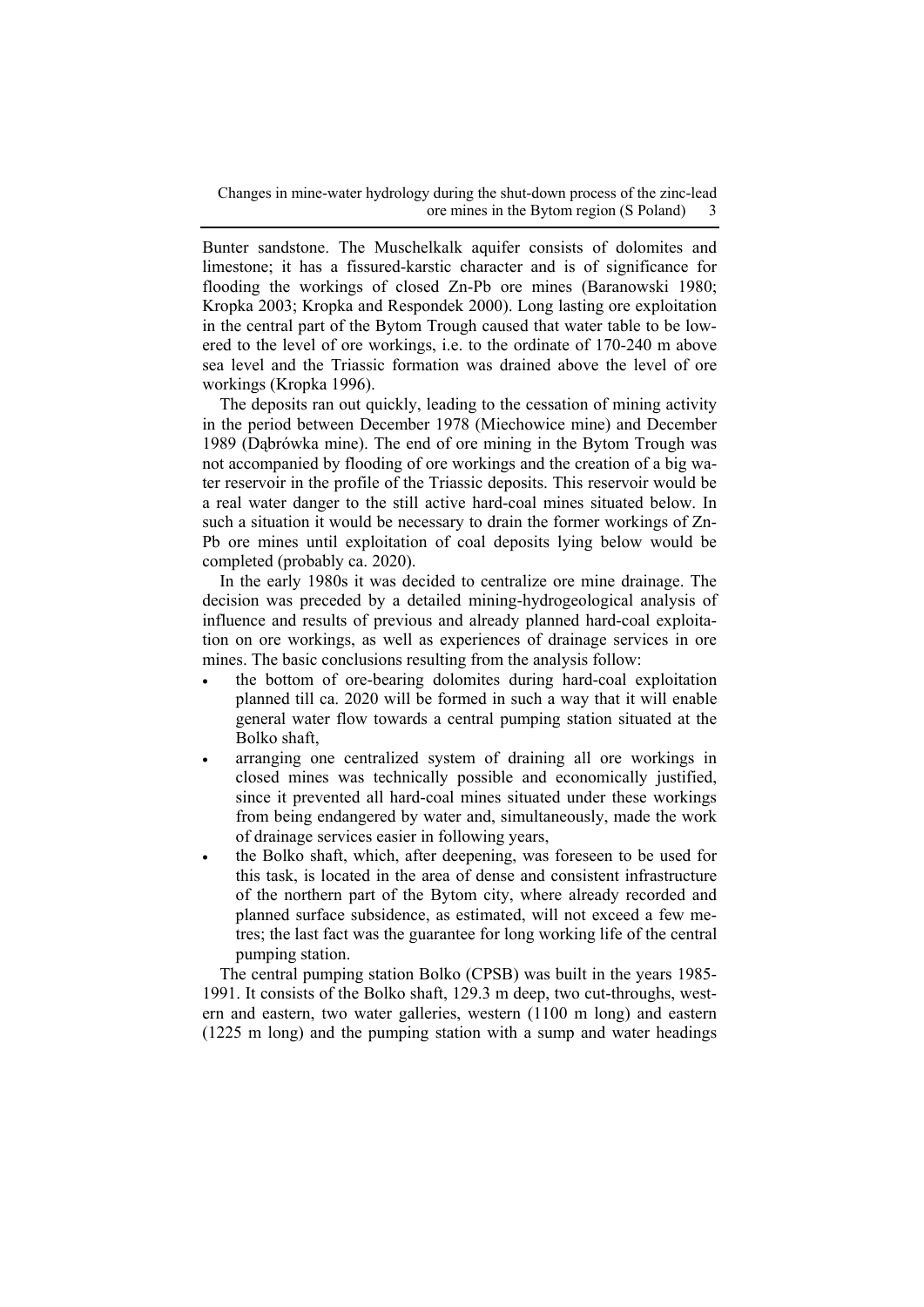Nos. 1 and 2, with a total capacity of  $15300-17500$  m<sup>3</sup>. The total discharge capacity of all 13 pumps installed in the pumping station is  $106.6 \text{ m}^3/\text{min}$ .

# **2 Water inflow to active zinc-lead ore mines in the years 1945- 1988**

Reliable data concerning water inflow to Zn-Pb ore mines in the Bytom Trough come from the period after 1945. The total water inflow to all mines in the years 1945-1988 ranged from 22.0 m<sup>3</sup>/min (1970) to 56.3  $m<sup>3</sup>/min$  (1948). The total inflow was characterised at that time by big fluctuations. They resulted from the fact that important sources of water flowing into mines were, apart from atmospheric precipitation, waters of anthropogenic origin: among others, water infiltrating from watercourses and surface reservoirs and water and sewage infiltrating as a result of breakdowns in water supply and water mains systems in the cities (Kropka 2002). In the years 1945-1988 at least 3 periods can be distinguished. These differ in the amounts of inflow and their credibility as well:

- in the years 1945-1950 water inflows  $(36.4–56.3 \text{ m}^3/\text{min}; 45.8 \text{ m}^3/\text{min})$ on average) were not credible because of the occurrence at that time of deflooding and reconstruction of Miechowice mine (in the western area) and, among others, a very high share of water infiltrating from surface reservoirs and from still natural beds of watercourses in water flowing to mines,
- in 1951-1974, completed or highly advanced regulation of surface watercourses and elimination of many artificial surface reservoirs caused inflow of anthropogenic waters to mines to be reduced significantly; this 24-year-period was characterised by water inflow of 22.0-  $38.8$  m<sup>3</sup>/min (30.6 m<sup>3</sup>/min on average),
- in the 14-year-period 1975-1988, directly preceding the completion of CPSB, some of the water flowing to mine workings was again from anthropogenic sources. This included water infiltrating from surface watercourses and water directed from drainage of surface reservoirs into mine workings by means of boreholes. As a consequence, the total water inflow to mines was increased. Total inflows ranged from 32.5 to 47.8 m<sup>3</sup>/min (41.8 m<sup>3</sup>/min on average.

The average total inflow to ore mines in the years 1951-1988 was 34.7 m<sup>3</sup>/min. It was assumed in estimations made in the 1980s for closed ore mines that, after the direction of water flow was changed as a result of shut-down of the 5 central pumping stations, total inflow to CPSB would be ca.  $36.0$  m<sup>3</sup>/min (Table 1).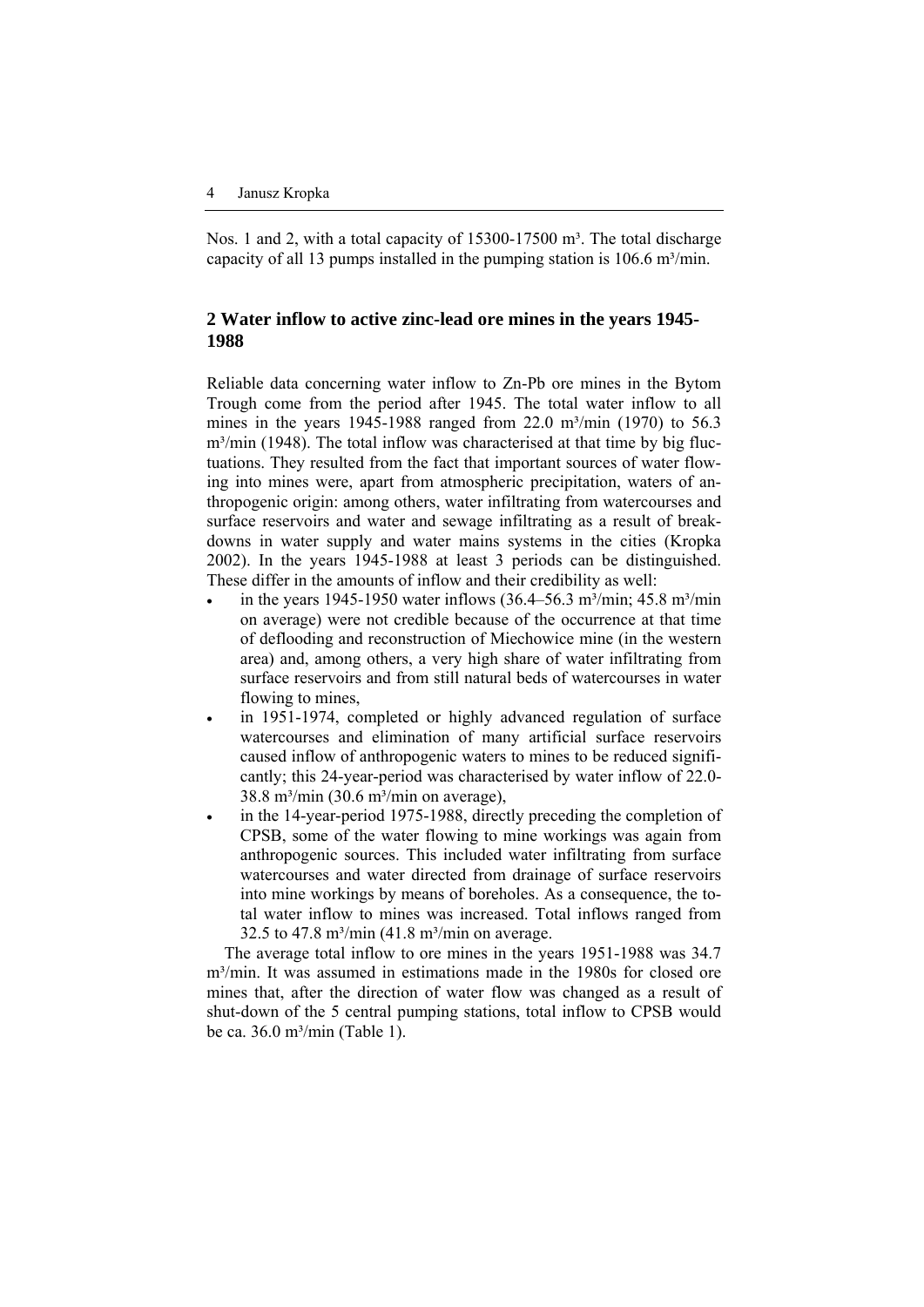## **3 Analysis of water inflows to the closed mine workings**

CPSB started to work in March 1989. The central pumping station allowed the process of successive shut-down of particular main pumping stations to be commenced (Figs. 1,2). The shut-downs occurred in the period between 31.03.1989 and 30.04.1990.

**Table 1.** Water inflow to active Zn-Pb ore mines (1951-1988) and to the central pumping station Bolko (1990-2003)

| Period           | Total                 |                |                          | Western region |                | Eastern region |                |
|------------------|-----------------------|----------------|--------------------------|----------------|----------------|----------------|----------------|
|                  | $\overline{m}^3$ /min | $\frac{0}{0}$  | $\frac{0}{0}$            | $m^3/min$      | $\frac{0}{0}$  | $m^3/m$ in     | $\frac{0}{0}$  |
| 1951-1974        | 22.0-38.8             | $\overline{a}$ | $\overline{a}$           | $3.6 - 6.4$    | $\overline{a}$ | 17.6-34.5      | $\overline{a}$ |
| 1975-1988        | 32.5-47.8             |                | $\overline{\phantom{0}}$ | $3.7 - 10.3$   |                | 28.5-40.3      |                |
| Forecast         | 36.0                  | $\overline{a}$ | 100                      | -              | -              |                | -              |
| Sept 1990-       | $29.1 - 31.6$         | 100            | 81-88                    | $6.5 - 8.0$    | $20 - 27$      | 22.6-23.6      | 73-80          |
| <b>July 1991</b> |                       |                |                          |                |                |                |                |
| Sept 1991-       | 25.6-35.9             | 100            | 71-100                   | $2.1 - 6.1$    | $9 - 16$       | 23.0-30.7      | 84-91          |
| Mar 1996         |                       |                |                          |                |                |                |                |
| Apr 1996-        | 27.6-56.8             | 100            | 77-158                   | $3.3 - 13.1$   | $13 - 23$      | 23.9-43.7      | 77-87          |
| June 1998        |                       |                |                          |                |                |                |                |
| July 1998-       | 20.5-39.7             | 100            | 57-110                   | $0.6 - 0.9$    | $2 - 3$        | 19.9-38.8      | 97-98          |
| Dec 2003         |                       |                |                          |                |                |                |                |

The main pumping station at Irena shaft (ca. 2200 m north-west from the Bolko shaft) was shut-down on 31.10.1989. Water from the area of Miechowice mine reached CPSB in the next month, i.e. November (Fig. 2). It is supposed that in the period between December 1989 and July 1991 in the western water gallery of CPSB all of the water that previously, in years 1975-1988, used to flow to Miechowice mine were registered (in the amount of ca.  $6.5-8.0$  m<sup>3</sup>/min;  $7.14$  m<sup>3</sup>/min on average). As early as August 1991 however, in the northern part of the mining area lying below Centrum hard-coal mine, an intensive exploitation of coal deposits lying at the outcrops caused strong deformations of theTriassic formation. As a consequence, the insulating shelf lying at the bottom of the ore workings was locally damaged and water escaped from Triassic carbonate deposits at a rate of  $4.0 - 5.0$  m<sup>3</sup>/min into the mine workings in the Centrum mine (Fig. 4). In the period between September 1991 and March 1996 ca. 2.1-  $6.1 \text{ m}^3/\text{min}$  of water flowed through the western gallery. The increase of inflow up to ca.  $3.3$ -13.1 m<sup>3</sup>/min in the period April 1996 to June 1998 (Table 1) resulted from very high precipitation within the discussed area. Precipitation was 813 mm in 1996 and 955 mm in 1997. In the following months of 1997 and in 1998, water accumulated in mine workings took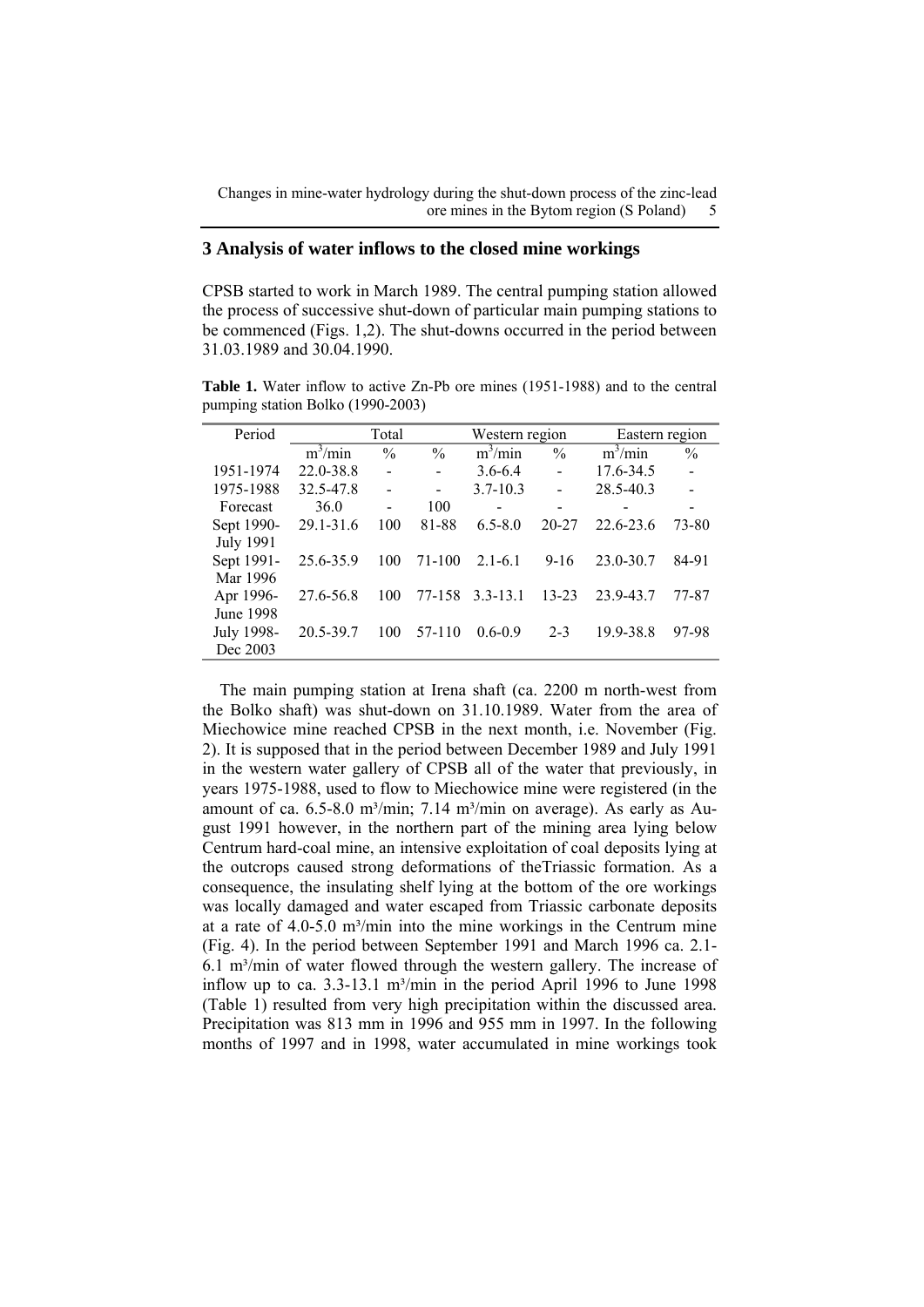advantage of intensive fissures in the Triassic formation and again intensified seepage to the Roetian aquifer and probably further into the deposits of productive Carboniferous. This once more caused a decrease in inflow to the western water gallery. From the second half of 1998 until now, the amount of water inflow from the western region (formerly Miechowice) has remained at the level of  $0.6$ - $0.9$  m<sup>3</sup>/min (Table 1, Fig. 4).



**Fig. 1.** Time of mine water flow from the mining areas to the CPSB after stopping main pumping stations (1989-1990)

A completely different situation occurs on the other, eastern part of the system. Total water inflow to the eastern water gallery should result from the sum of inflows from 4 main pumping stations located, until 1989-1990, at the already mentioned shafts: Krystyn, Chrobry, Krakus and Dąbrówka dip headings (Fig. 1). Total water inflow to the eastern area in periods analysed previously was characterised by huge fluctuations:

- in years 1951-1974 inflows ranged from 17.6 to 34.5 m<sup>3</sup>/min  $(25.9)$  $m<sup>3</sup>/min$  on average),
- in years 1975-1988 total water inflows were higher and remained between 28.5 and 40.3 m<sup>3</sup>/min (34.6 m<sup>3</sup>/min on average).

The main pumping station at the Krystyn shaft, located ca. 1250 m eastnorth-east from the Bolko shaft (Figs. 1,2), was shut-down on 31.03.1989. It was the first one to be shut in the eastern region. The small distances between pumping stations as well as the possibility of fast water flow through the eastern water gallery caused that water inflow into CPSB to be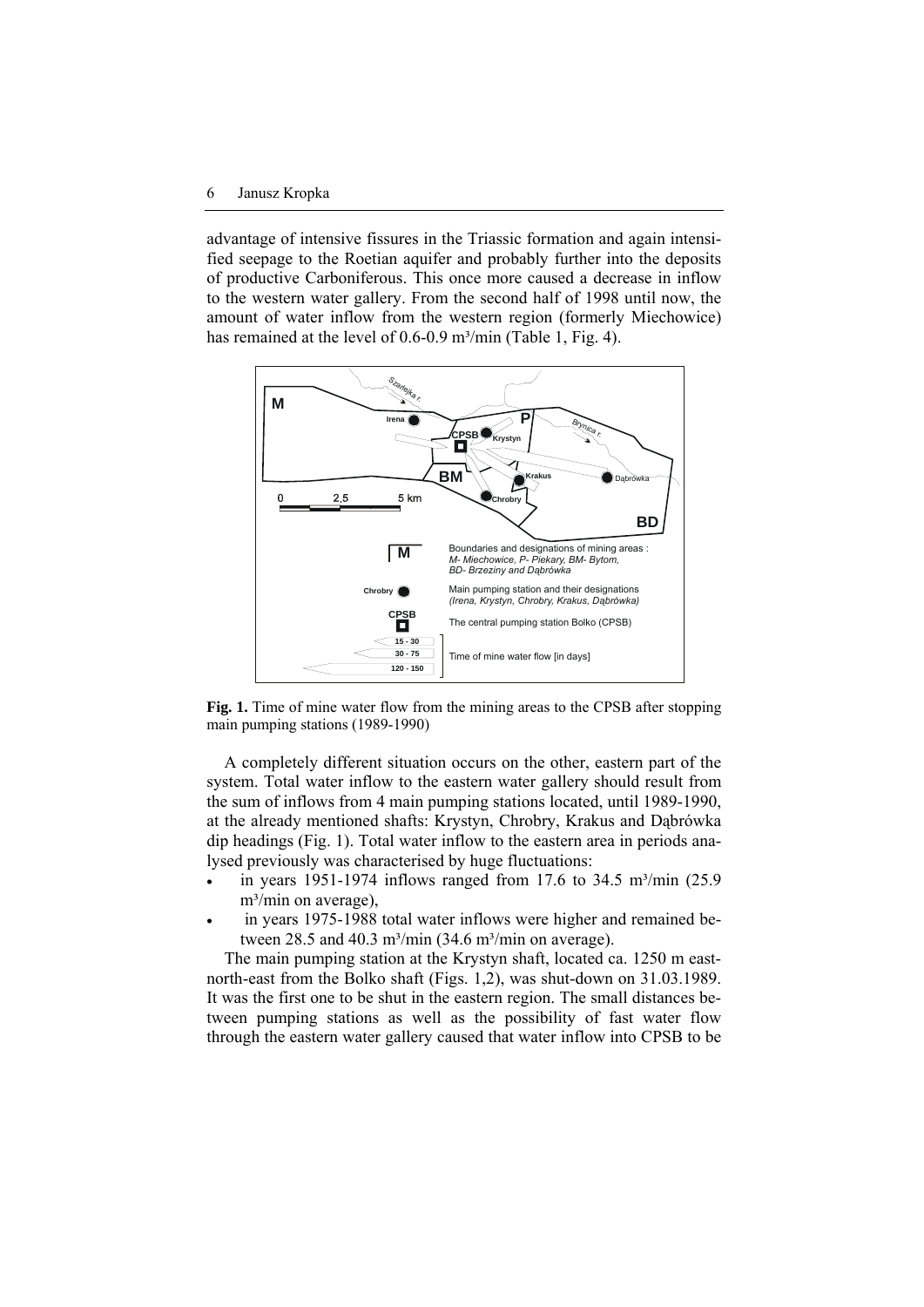stabilised in May 1989. Inflow to CPSB suddenly increased from 8.9-10.3  $m<sup>3</sup>/min$  to 17.5 m<sup>3</sup>/min. The increase did not, however, account fully for the earlier total water inflow to Piekary mine, at which the Krystyn shaft is located. After the flow direction had been changed towards the CPSB 4.0-  $5.0 \text{ m}^3/\text{min}$  "disappeared". The difference could have been the result of simultaneous superposition of three factors. These are remarkably decreased precipitation, cessation (or significant decrease) of flow from some anthropogenic source of supply to ore workings and possible seepage of a part of the water into the Roetian aquifer lying below.



**Fig. 2.** Hydrogeological draft of the former ore field (state for 2003)

On 31.03.1990 the next two main pumping stations at the Krakus shaft and Dąbrówka dip headings were shut down. These are situated respectively 2900 m south-east and 6200 m east-south-east from CPSB (Fig. 2). In the following month of April, the total water inflow to CPSB did not change, despite the redirection of water from the shut-down pumping stations. This fact is attributed to the considerable distances for water flow from these areas to the central pumping station, the probable partial filling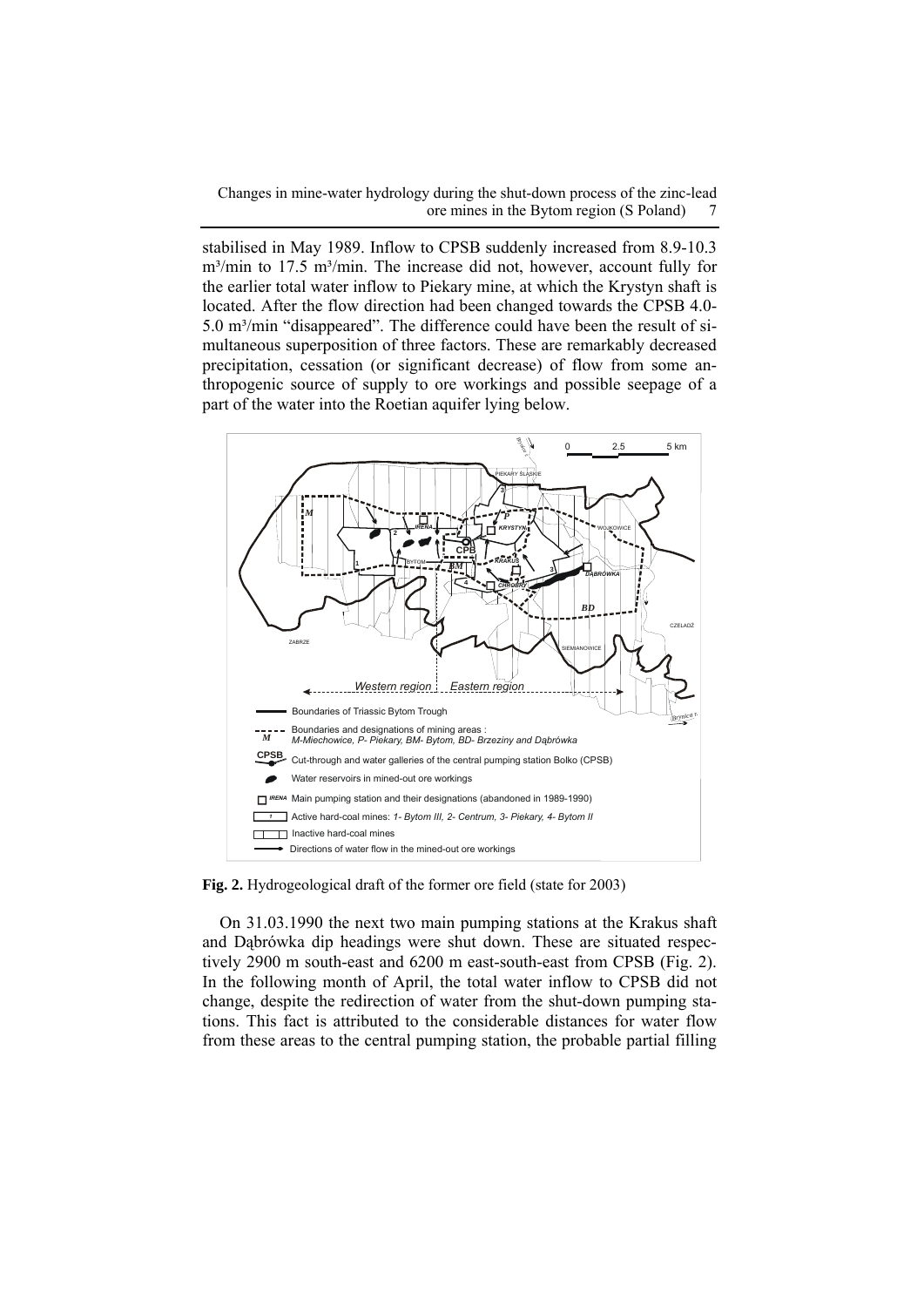#### 8 Janusz Kropka

of old workings with water and reconstruction of pressures in the Triassic carbonate rocks. Some of the water played a particular role in filling a fault graben and creating a huge reservoir there, with a size ca. 1600 000 m<sup>3</sup>. These factors caused water from the Brzeziny mine (ca.  $10.0-10.5$  m<sup>3</sup>/min in total), at which the Krakus shaft is situated, to flow into CPSB in 2 parts: first,  $7.0$ - $7.5$  m<sup>3</sup>/min after ca.  $30$ - $60$  days in May, while the remaining water from this area, i.e. ca.  $3.0 \text{ m}^3/\text{min}$  arrived at the Bolko pumping station after ca.  $60-75$  days, in June. Water (ca.  $0.5-1.0$  m<sup>3</sup>/min) from the last closed (30.04.1990) main pumping station at the Chrobry shaft mixed together with waters coming to CPSB from the closed Brzeziny mine.



**Fig. 3.** Hydrogeological cross-section

Water from the region of the Dabrówka mine  $(4.0-4.5 \text{ m}^3/\text{min})$  reached the area of the Bolko shaft after ca. 5 months, causing flow from the east to increase from ca. 19.9 m<sup>3</sup>/min (July 1990) to 23.6 m<sup>3</sup>/min (August 1990).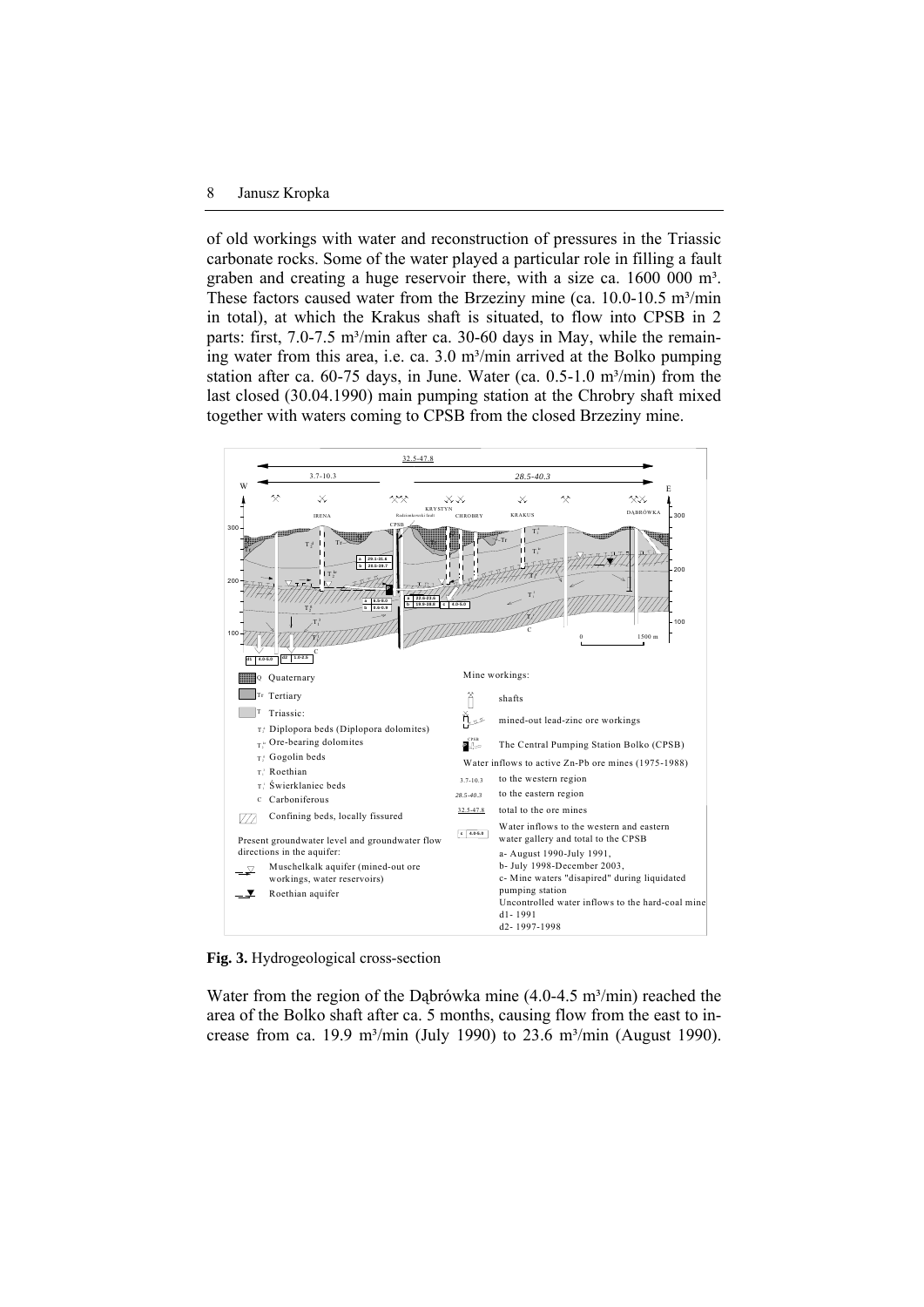The above analysis shows that water (a total amount of  $13.5\n-16.0$  m<sup>3</sup>/min) from three main pumping stations (Krakus, Dąbrówka, Chrobry) reached CPSB in the amount of ca.  $14.0 \text{ m}^3/\text{min}$ , i.e. ca.  $88-100\%$ . The possible small water loss (ca.  $1.0$ -2.0 m<sup>3</sup>/min) could have been due to reduced precipitation or anthropogenic supply, and also small and practically unobserved increases in water inflows to workings of two hard-coal mines Siemianowice and Barbara-Chorzów lying below.

After the waters finally changed direction, total flows from the eastern region in the period August 1990-July 1991 stabilised at the level of 22.6- 23.6 m<sup>3</sup>/min (Table 1).

## **4 Conclusions**

The shut-down of main pumping stations in five closed Zn-Pb ore mines in the Bytom Triassic Trough was completed on 30.04.1990. Changing direction of water flow in mine workings connected with the stations, and accompanying filling of old workings and Triassic formation (first of all establishing a water reservoir in the fault graben) can be considered to be completed in August 1990.

In the period August 1990 to July 1991, water inflows to the central pumping station at the Bolko shaft (CPSB) remained at the level of 29.1– 31.6 m<sup>3</sup>/min, which was ca. 81-88% of the estimated value (36.0 m<sup>3</sup>/min; Table 1). During the shut-down of the main pumping stations and changing the direction of water flow in the eastern part of the system, ca. 5.0-7.0 m³/min "disappeared", i.e. 14-19% of the estimated value. Inflows from the two regions, western and eastern, were  $6.5-8.0$  and  $22.6-23.6$  m<sup>3</sup>/min respectively, ca. 22-25% and 75-78% of the total inflow to CPSB at that time (29.1-31.6 m<sup>3</sup>/min). Water "escapes" from inactive ore workings that occurred in the western part of the system in 1991 and 1997/1998 led to decreases in water flow into CPSB from  $6.5-8.0$  to  $0.6-0.9$  m<sup>3</sup>/min. Such an inflow was only ca. 8-14% of the value from the period August 1990 to July 1991. At the same time the share of inflow from the western area of the total inflow to CPSB declined from ca. 20-27% to a value ca. 2-3%. Simultaneously, the share of inflow from the eastern area increased from ca. 73-80% in the period August 1990 – July 1991 to ca. 97-98% at present (20.5-39.7 m³/min; Table 1).

Approximately 5.0-7.5 m<sup>3</sup>/min, i.e. ca. 85-90%, of water flowing to inactive mine workings in the western area seeps through fissured Triassic and Carboniferous formations, including layers isolating ore workings from the bottom (total thickness ca. 120-210 m), and reaches mine work